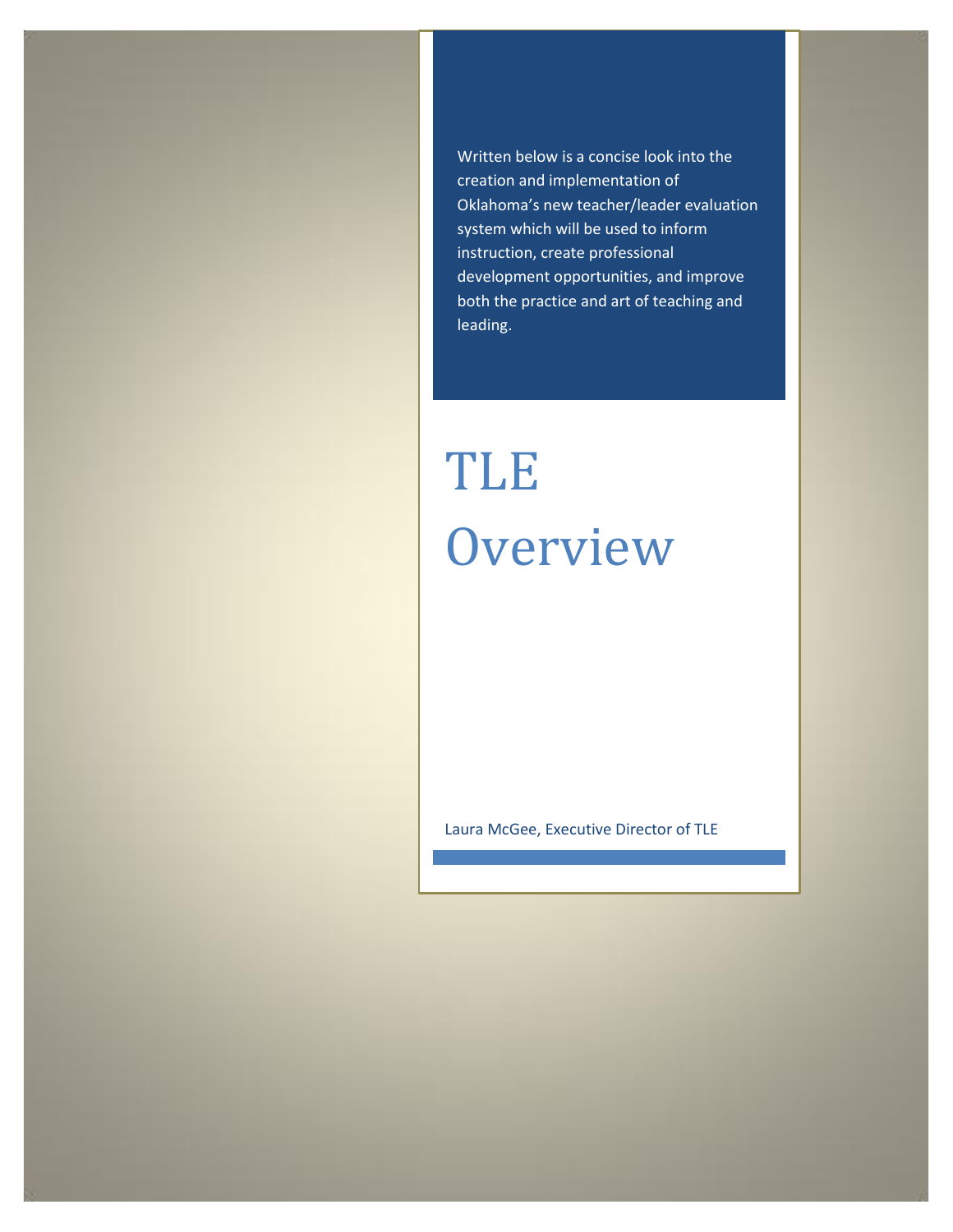#### **Components**

Per statute, the Oklahoma State Department of Education (OSDE) is working in conjunction with the TLE Commission and Working Groups of educators throughout the state to develop a robust professional growth tool known as the Teacher and Leader Effectiveness evaluation system (TLE). The system is both qualitative and quantitative in nature. Fifty percent of the system is comprised of the qualitative evaluation which includes formative observations and a summative evaluation using the Board-approved TLE models. The quantitative portion of the evaluation system is divided into two sections which include Other Academic Measures and Value Added/Student Growth data. Fifteen percent of the total evaluation score is based on Other Academic Measures while the remaining thirty-five percent of the total evaluation is calculated using a Value Added or Student Growth Model.

#### **Training Opportunities**

*Qualitative Measures:* Districts chose their preferred evaluation tools and were given funding from the OSDE to train the appropriate administrators throughout the summer months of 2012. Training for evaluators in the approved qualitative models is extensive and requires several days to complete. Training for teachers is likely to be more jobembedded with an intensive focus on dynamic, meaningful, and personalized professional development which is already built into the qualitative models. Some training on these elements has been provided for teachers by the OSDE. It should be noted, however, that the majority of training for teachers on the qualitative portion of the TLE should continue to take place at the district level by administrators.

*Quantitative Measures:* The Office of Educational Support will be providing training in the areas of Other Academic Measures and Value Added/Student Growth Models through a variety of media and face-to-face opportunities. Required training for completion of the quantitative components will be minimal, but an extensive array of optional technical assistance videos will be available for district administrators to use in providing training for teachers. All educators will receive updates as to when these training tools are available through OSDE's electronic newsletter, Educator Currents. An online link to training sessions will be provided which will also allow professional development/training to occur independently at any time of the day or night. Training modules may be anywhere from 5 minutes to 2 hours in length. The first in the series of video training will be launched in mid-January 2013.

*TLE Newsletters:* In 2013 educators will receive updates via the TLE electronic newsletter.

*Videoconferences:* The Office of Educational Support will be holding monthly videoconferences on specific TLE topics beginning January 9, 2013.

*Professional Development/Training:* Please contact the TLE Office regarding on-site training.

*Vision 2020 Conference:* The State Department of Education will provide a series of training sessions on all components of the TLE at the Vision 2020 Conference in the OKC Metro Area throughout the week of July 9-11, 2013.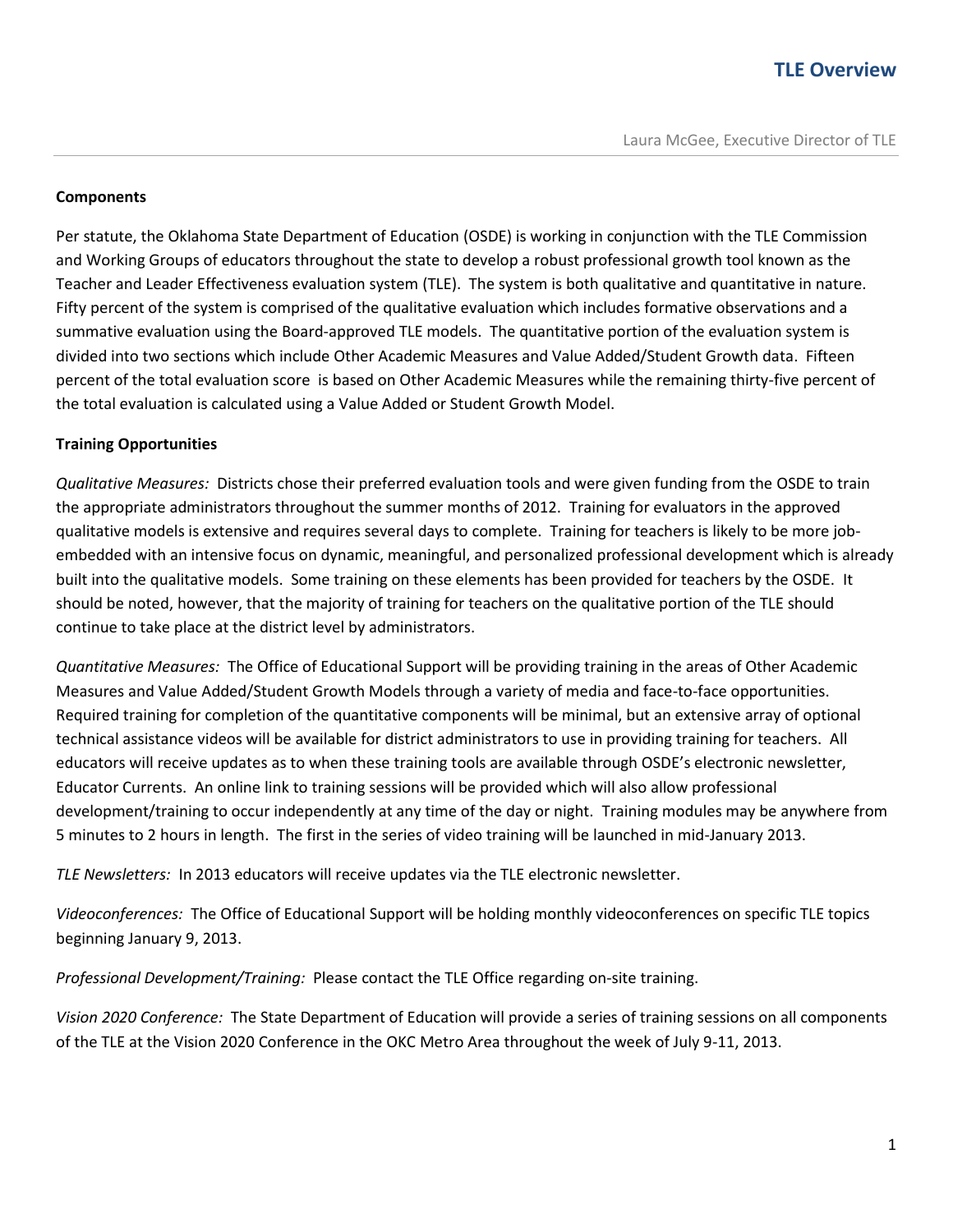### **Other Academic Measures (OAMs)**

Other Academic Measures are additional alternative instruments ensuring a robust evaluation, capturing unique facets of both effective teaching and leadership, and reflecting student academic performance impacted by the teacher/leader. As proposed by the TLE Commission, the State Department of Education involved stakeholders in drafting Other Academic Measures which will comprise 15% of the total evaluation system. A Working Group of teachers, administrators, and other interested parties met over several weeks and drafted recommendations which were approved by both the TLE Commission and the State Board of Education in December of 2012. A list of approved OAMs will be provided to districts and will be posted online under the TLE section of the OSDE Web site.

Many of the policy and implementation strategies of OAMs will occur at the district level. Local school boards must adopt policies according to the guidelines prescribed in 70 O.S. § 6-101.10 and 101.16 and in accordance with State Board of Education adopted policies. Local boards also have jurisdiction to create relevant OAMs for their particular school district if there are not appropriate OAMs on the approved list, according to the policies adopted by the State Board of Education. The district-adopted Other Academic Measures must meet the definition adopted by the Oklahoma State Board of Education based on the recommendations of the TLE Commission. Because the results of many OAMs are not available until after evaluations must be completed for re-employment decisions, OAM results will be calculated as 15% of the teacher and leader evaluations during the year following their attainment. Additional guidance regarding the adopted policies will be provided to district administrators in early Spring 2013.

Examples of OAMs:

- Advanced Placement/International Baccalaureate Exams
- Star Reading/Star Math
- National, State, Area, or Regional Student Competitions
- IEP Goal Attainment
- BEAR/DIBELS/Literacy First
- Gallup Student Poll

#### **Value Added/Student Growth Measures**

"The term 'value added' refers to the contributions teachers and schools make to student achievement. Value added methods provide a way to measure this contribution (William L. Sanders, 2006)." As opposed to Academic Achievement, which shows a single student's performance on a single assessment at a specific date and time, Value Added Models reflect student growth over time (longitudinally). Value Added/Student Growth Models are being adopted as part of teacher evaluation systems across the country because they take into account where each student *started* academically at the beginning of the year and then measure how much each student has *grown* academically throughout the year due to the impact of the teacher/school. These value added models measure the actual growth attained by a student relative to calculated anticipated growth. There are multiple value added models ranging from simplistic to complex. For an excellent explanation of the value added concept, click here [Value Added Explanation](http://varc.wceruw.org/tutorials/Oak/index.htm) (Wisconsin Center for Education Research at the School of Education, University of Wisconsin-Madison, 2008).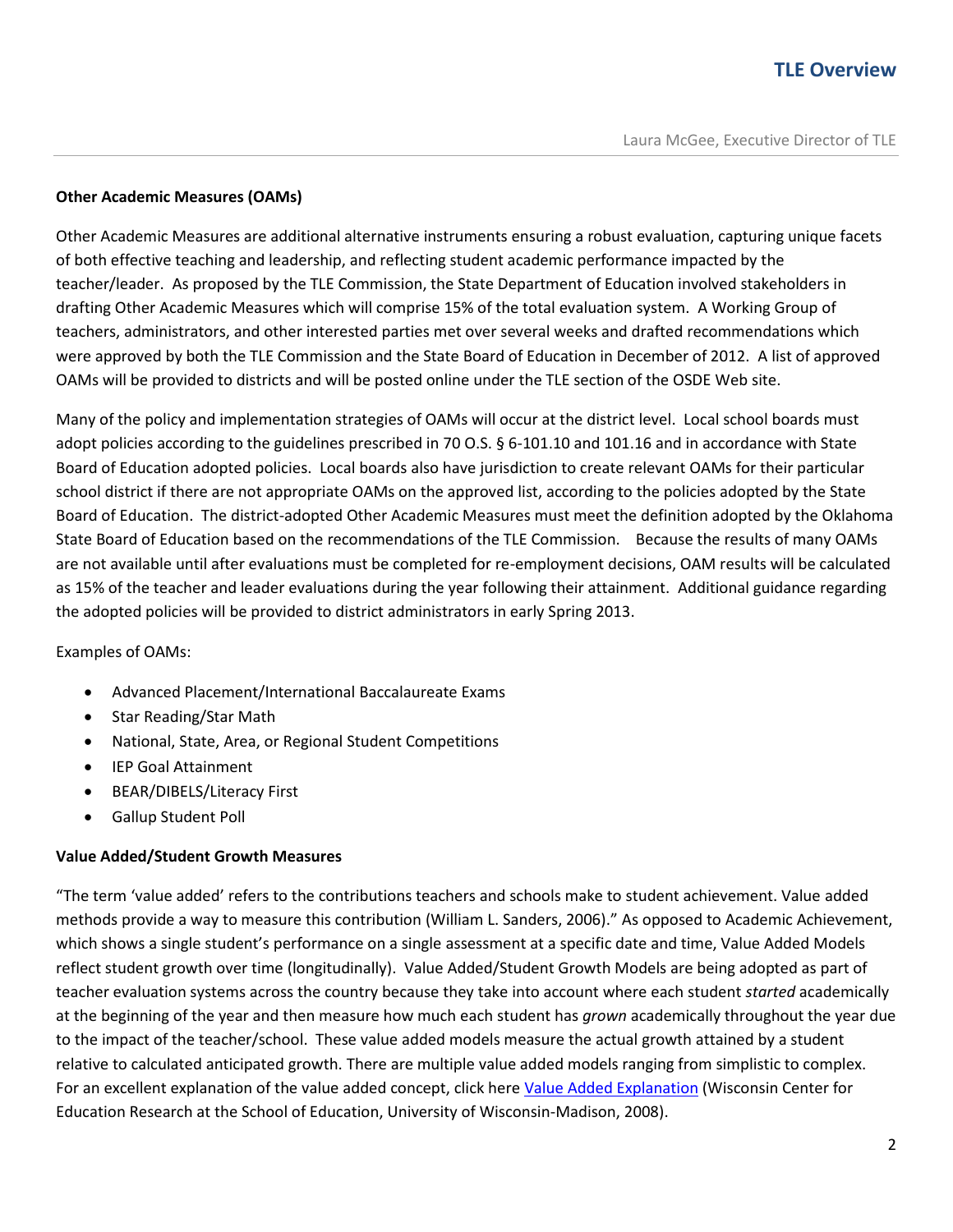In the spring of 2013, the TLE Commission will engage in a deep discussion of Value Added/Student Growth Measures and recommendations will be made to the State Board of Education as soon as possible as to how this component of the TLE system will be implemented. Working Groups are also being established so teachers and administrators, including teachers of non-tested grades/subjects and teachers without a teaching assignment, are an integral part of developing the value added/student growth component for these unique situations. Recommendations will be presented to the TLE Commission for approval. Once approved, the recommendations will be presented to the State Board of Education for approval as well.

#### **Transition to PARCC**

Many educators have expressed concern that calculations of value added scores should not be implemented until the transition to the PARCC assessments has been made for reading and mathematics. This delay is not necessary because value added measures can be calculated by equating one set of assessment results with another set of assessment results. This can happen through a variety of methodologies, such as using Normal Curve Equivalent (NCE) scores. The NCE allows student performance to be standardized and placed on a curve where students are ranked in order of performance from low to high (William L. Sanders, 2006). The Normal Curve Equivalent allows growth and/or attrition to be calculated even when using different assessments since NCEs are a one-to-one mapping of percentile ranks. For example, if a student scored an NCE of 35 on the OCCT, but then scored an NCE of 39 on the PARCC assessment in the subsequent year, growth could be calculated because the NCE score indicates growth from the OCCT to the PARCC assessment. The TLE Commission will take thoughtful consideration of the up-and-coming assessment changes and will use measures such as the NCE within the chosen Value Added/Student Growth Model to level the playing field.

#### **Implementation Timeline**

Although statute is currently written that the complete TLE evaluation system be implemented by each district in the state during the 2013-2014 school year, the TLE Commission and the OSDE have heard the concerns of stakeholders and have requested for a one year delay on the implementation of the quantitative portion of the TLE system. A bill will be presented in Legislative Session which will call for the full implementation of the entire TLE system in school year 2014- 2015. Although this delay will give districts more time to provide necessary professional development and training for all educators and community members, it should be noted that data must be gathered for the quantitative component of the TLE during the 2013-2014 school year. This data will be used to complete teacher/leader evaluations in the following year. There will always be a one-year lag between the time that data is created (through state testing, etc.) and the time data is available for use in the evaluation tool for the quantitative component. A complete proposed timeline is included on page 4 of this document.

Throughout the process of implementation, extensive communication and technical assistance to districts will be initiated by the OSDE TLE Office. It is the Agency's goal to assist administrators and teachers in understanding the value of the Teacher and Leader Effectiveness evaluation system as Oklahoma educators embrace a tool that will provide meaningful feedback and in-depth student data for the purpose of driving instructional practice and professional growth.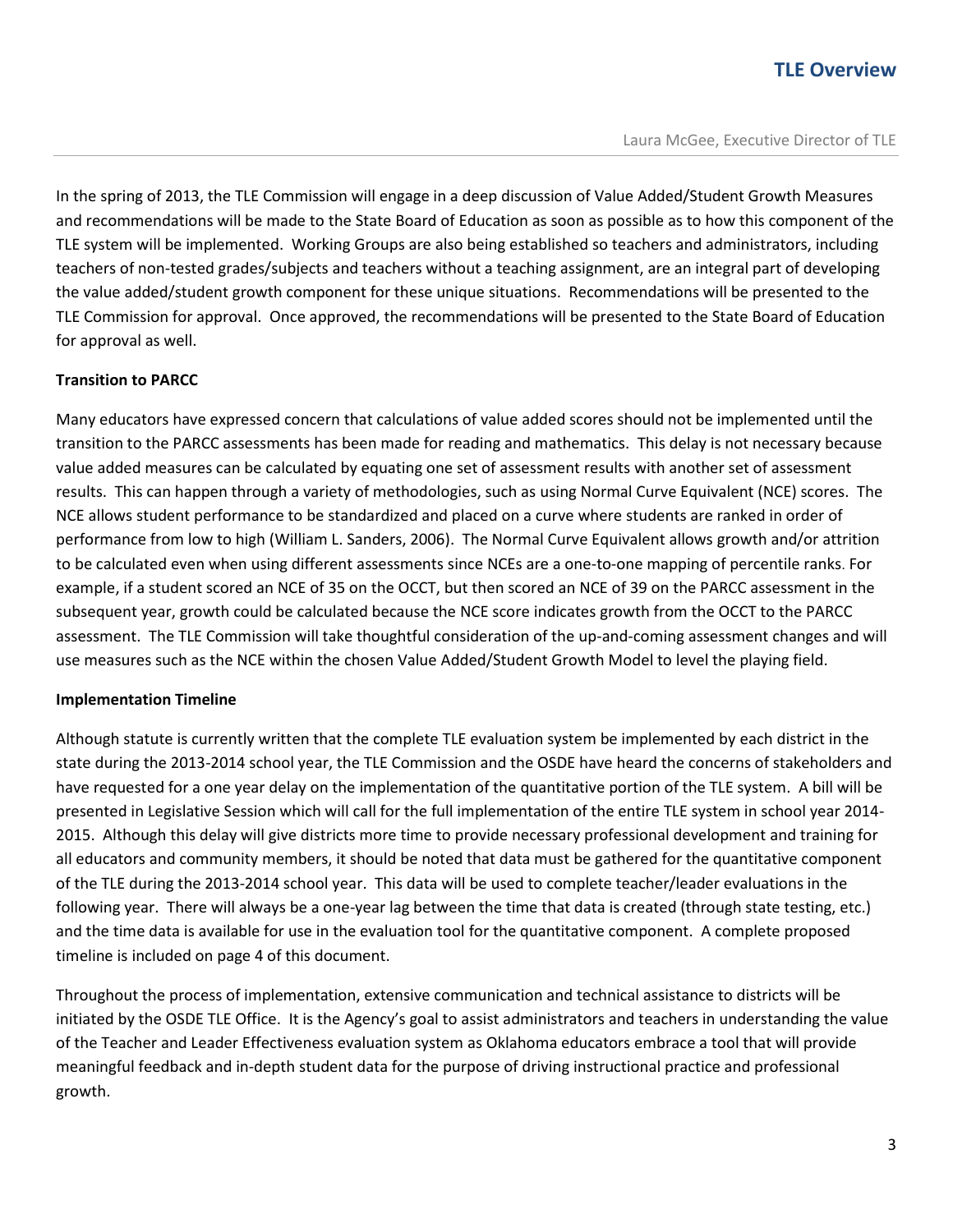Laura McGee, Executive Director of TLE